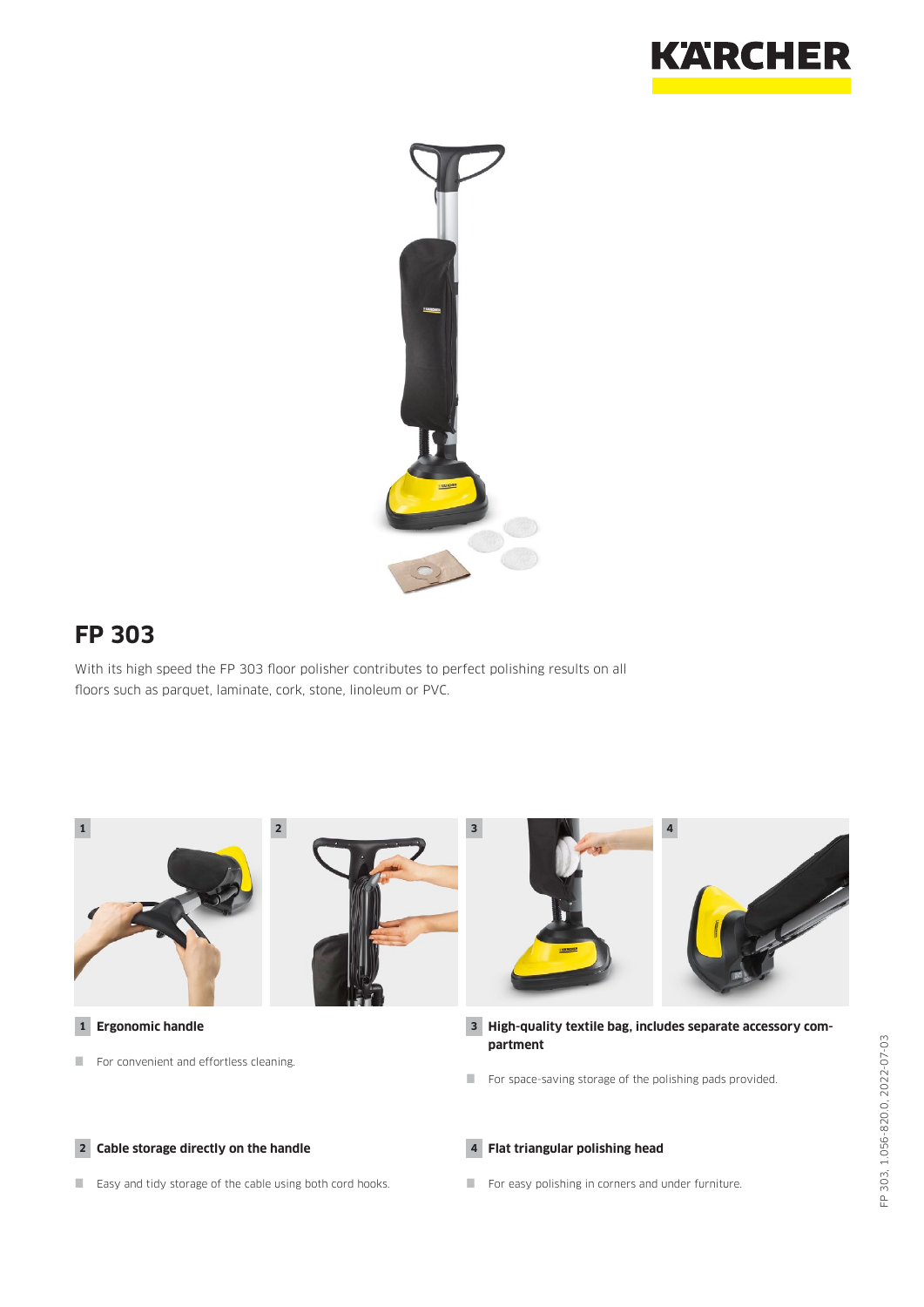# TECHNICAL DATA AND EQUIPMENT

### **KARCHER**



#### **FP 303**

Optimal polishing results thanks to the high motor speed

- **Expression** Ergonomic construction and optimised shape
- Accessory storage on the device

| Technical data             |               |                              |
|----------------------------|---------------|------------------------------|
| Order no.                  |               | 1.056-820.0                  |
| <b>EAN code</b>            |               | 4039784195769                |
| <b>Rotational speed</b>    | rpm           | 1000                         |
| Rated input power          | W             | 600                          |
| <b>Working width</b>       | <sub>mm</sub> | 290                          |
| <b>Filter bag capacity</b> |               | 4                            |
| Supply voltage             | V / Hz        | $220 - 240 / 50 - 60$        |
| Weight                     | kg            | 6.6                          |
| Dimensions (L x W x H)     | <sub>mm</sub> | $385 \times 339 \times 1162$ |
|                            |               |                              |

| Equipment                            |          |                               |
|--------------------------------------|----------|-------------------------------|
| Polishing pads                       | piece(s) | $\overline{\phantom{0}}$<br>ر |
| <b>Filter bag</b>                    |          | Paper                         |
| Cable storage                        |          |                               |
| Textile bag incl. accessory compart- |          |                               |
| ment                                 |          |                               |

 $\blacksquare$  Included in the scope of supply.